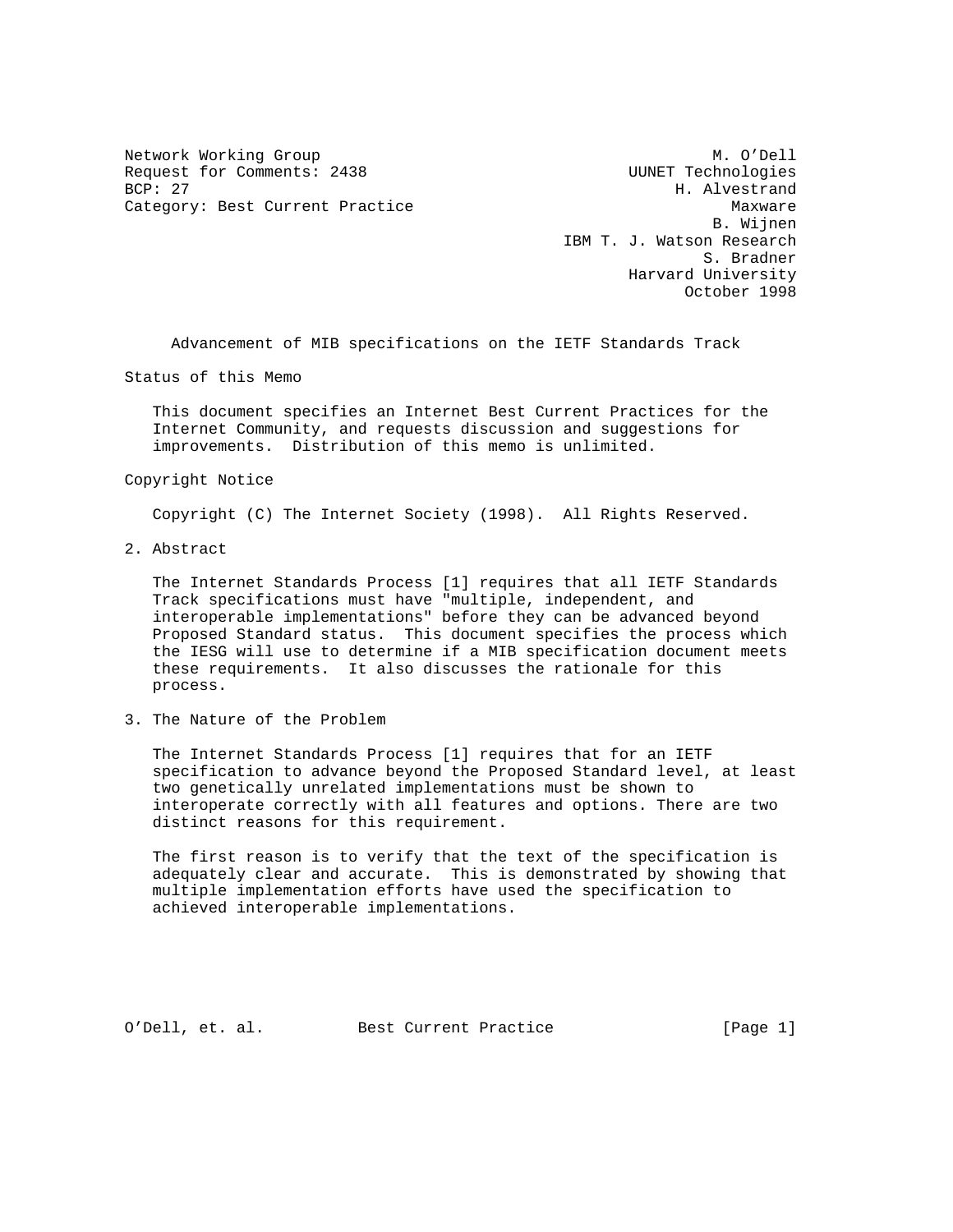The second reason is to discourage excessive options and "feature creep". This is accomplished by requiring interoperable implementation of all features, including options. If an option is not included in at least two different interoperable implementations, it is safe to assume that it has not been deemed useful and must be removed before the specification can advance.

 In the case of a protocol specification which specifies the "bits on the wire" exchanged by executing state machines, the notion of "interoperability" is reasonably intuitive - the implementations must successfully "talk to each other", exchanging "bits on the wire", while exercising all features and options.

 In the case of an SNMP Management Information Base (MIB) specification, exactly what constitutes "interoperation" is less obvious. This document specifies how the IESG has decided to judge "MIB specification interoperability" in the context of the IETF Standards Process.

 There are a number of plausible interpretations of MIB specification interoperability, many of which have merit but which have very different costs and difficulties in realization.

 The aim is to ensure that the dual goals of specification clarity and feature evaluation have been met using an interpretation of the concept of MIB specification interoperability that strikes a balance between testing complexity and practicality.

4. On The Nature of MIB specifications

 Compared to "state machine" protocols which focus on procedural specifications, a MIB specification is much more data oriented. To over-generalize, in a typical MIB specification the collection of data type and instance specifications outnumbers inter-object procedural or causal semantics by a significant amount.

 A central issue is that a MIB specification does not stand alone; it forms the access interface to the instrumentation underneath it. Without the instrumentation, a MIB has form but no values. Coupled with the large number of objects even in a simple MIB specification, a MIB specification tends to have more of the look and feel of an API or a dictionary than a state machine protocol.

 It is important to distinguish between assessing the interoperability of applications which may use or interact with MIBs, and the MIBs themselves. It is fairly obvious that "black-box testing" can be

O'Dell, et. al. Best Current Practice [Page 2]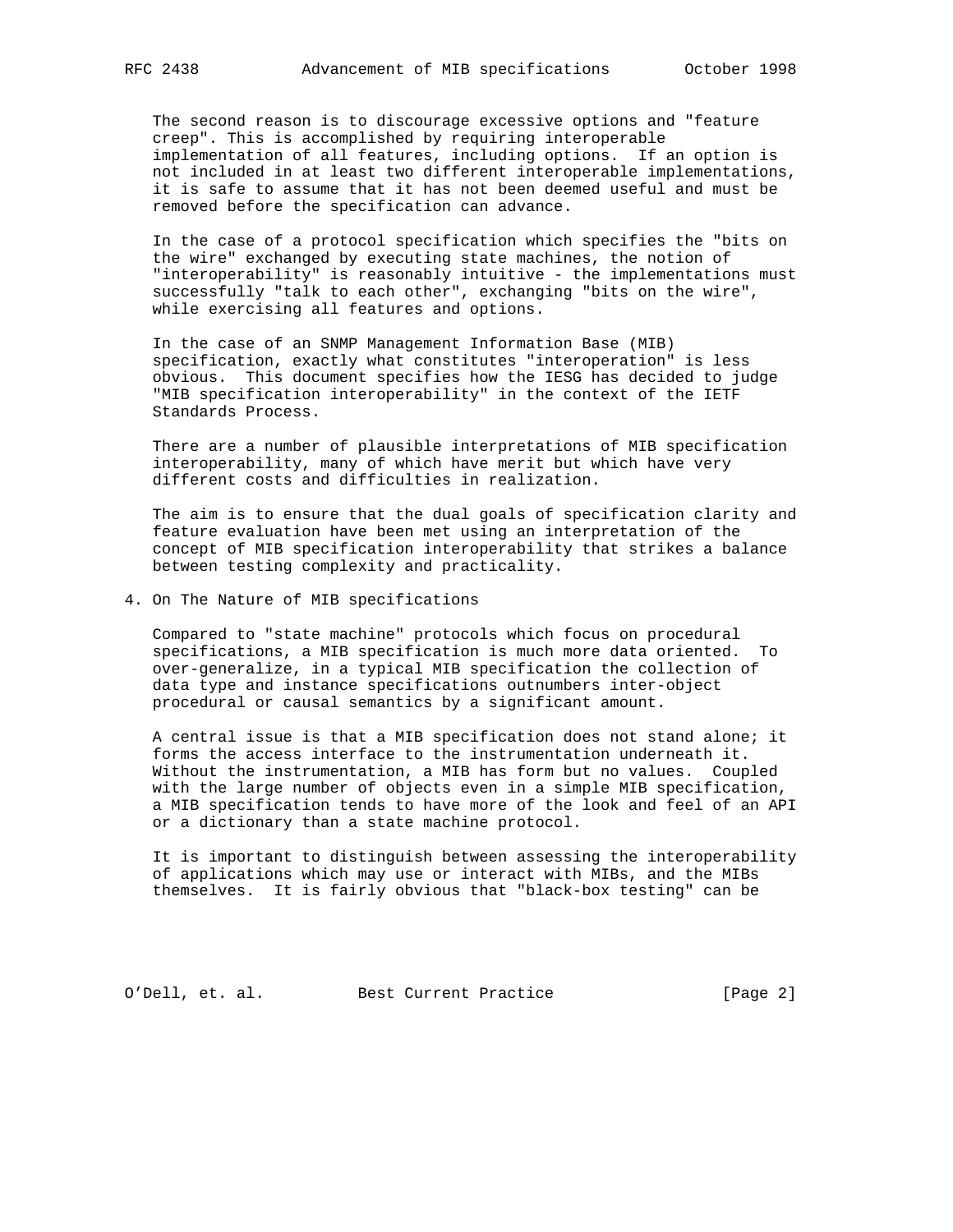applied to such applications and that the approach enjoys a certain maturity in the software engineering arts. A MIB specification, on the other hand is not readily amenable to black box test plans.

5. Discussion and Recommended Process

 In order to meet their obligations under the IETF Standards Process, the Operations and Management Area Directors and the IESG must be convinced that each MIB specification advanced to Draft Standard or Internet Standard status is clearly written, that there are the required multiple interoperable implementations, and that all options have been implemented. There are multiple ways to achieve this goal. Appendix A lists some testing approaches that could be used when attempting to document multiple implementations.

 The Full Coverage or Stimulus-Response approaches are very through, and would increase confidence that the requirement has been met, if applied. However, experience in real-world software engineering makes it clear that such confidence comes at an extremely high price; even with the most exhaustive testing, it is often not clear what precisely has been demonstrated by such testing. We believe that both of those standards of evidence are materially beyond what can be reasonably accomplished in an operational sense, and achieving the requisite semantic specifications are even more unlikely.

 Therefore, the Operations and Management Area and the IESG have adopted a more pragmatic approach to determining the suitability of a MIB specification for advancement on the standards track beyond Proposed Standard status. Each MIB specification suggested for advancement must have one or more advocates who can make a convincing argument that the MIB specification meets the multiple implementation and feature support requirements of the IETF Standards Process. The specific way to make the argument is left to the advocate, but will normally include reports that basic object comparison testing has been done.

 Thus any recommendation for the advancement of a MIB specification must be accompanied by an implementation report, as is the case with all requests for the advancement of IETF specifications. The implementation report must include the reasons why the IESG should believe that there are multiple implementations of the MIB specification in question and that the all of the MIB objects in the specification to be advanced are supported in more than one implementation. But note that the prime concern of the IESG will be that the underlying reasons for the interoperable implementations are met, i.e., that the text of the specification is clear and unambiguous, and that features of the specification which have not garnered support have been removed.

O'Dell, et. al. Best Current Practice [Page 3]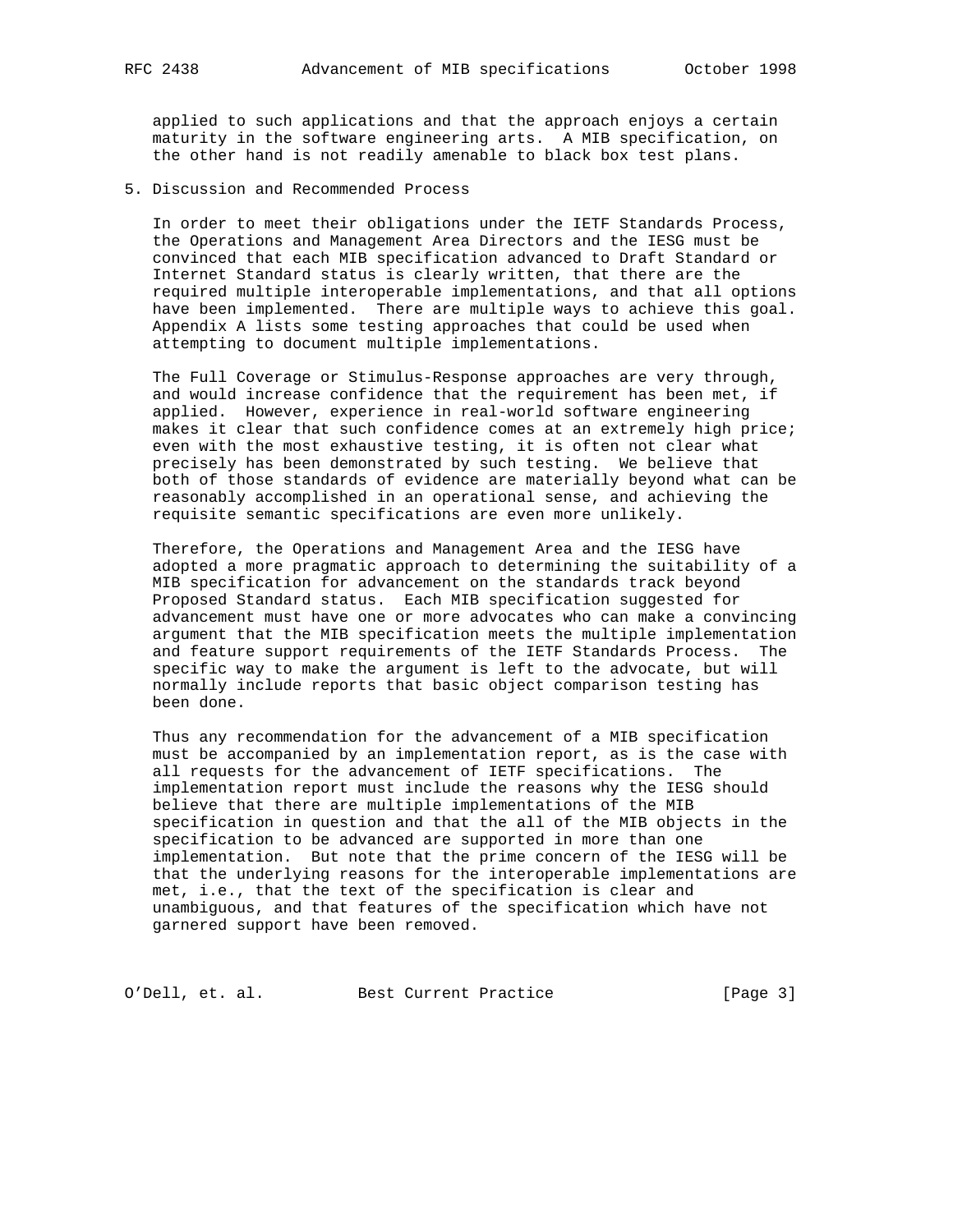The implementation report will be placed on the IETF web page along with the other pre-advancement implementation reports and will be specifically referred to in the IETF Last-Call. As with all such implementation reports, the determination of adequacy is made by the Area Director(s) of the relevant IETF Area. This determination of adequacy can be challenged during the Last-Call period.

6. Security Considerations

 Some may view this policy as possibly leading to a reduction in the level of confidence people can have in MIB specifications but the O&M Area Directors and the IESG feel that it will adequately ensure a reasonable evaluation of the level of clarity of MIB specifications and to ensure that unused options can be identified and removed before the advancement of a specification.

 Good, clearly written MIB specifications can be of great assistance in the management of the Internet and other networks and thus assist in the reduction of some types of security threats.

8. References

 [RFC2026] Bradner, S., "The Internet Standards Process -- Revision 3", BCP 9, RFC 2026, October 1996.

O'Dell, et. al. Best Current Practice [Page 4]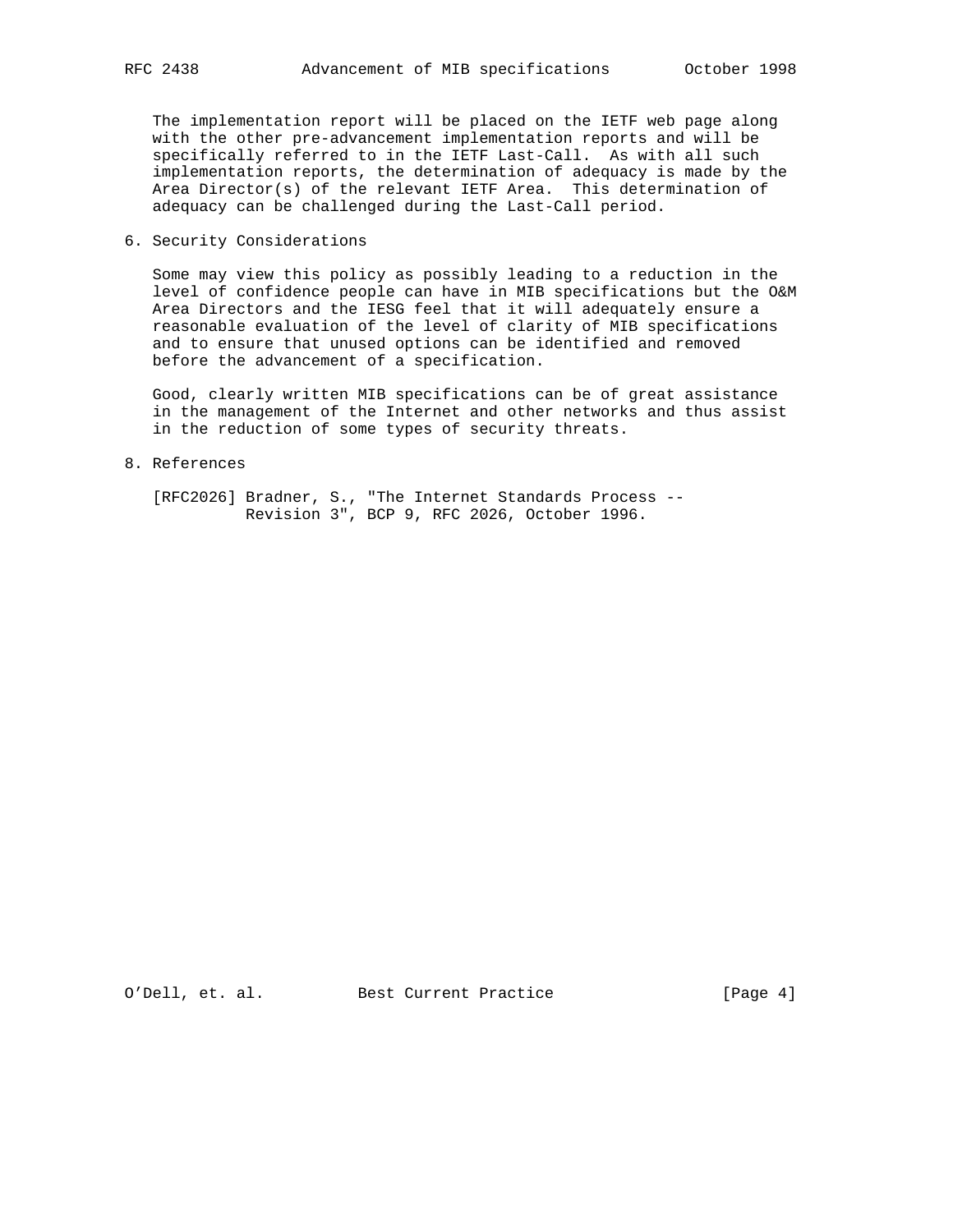9. Authors' Addresses

 Michael D. O'Dell UUNET Technologies, Inc. 3060 Williams Drive Fairfax, VA 22031

 Phone: +1-703-206-5890 EMail: mo@uu.net

 Harald T. Alvestrand Maxware Pirsenteret N-7005 Trondheim, Norway

 Phone: +47-73-54-57-94 EMail: Harald.Alvestrand@maxware.no

 Bert Wijnen IBM T. J. Watson Research Schagen 33 3461 GL Linschoten Netherlands

 Phone: +31-348-432-794 EMail: wijnen@vnet.ibm.com

 Scott Bradner Harvard University 1350 Mass. Ave. Cambridge MA 02138

 Phone: +1-617-495-3864 EMail: sob@harvard.edu

O'Dell, et. al. Best Current Practice [Page 5]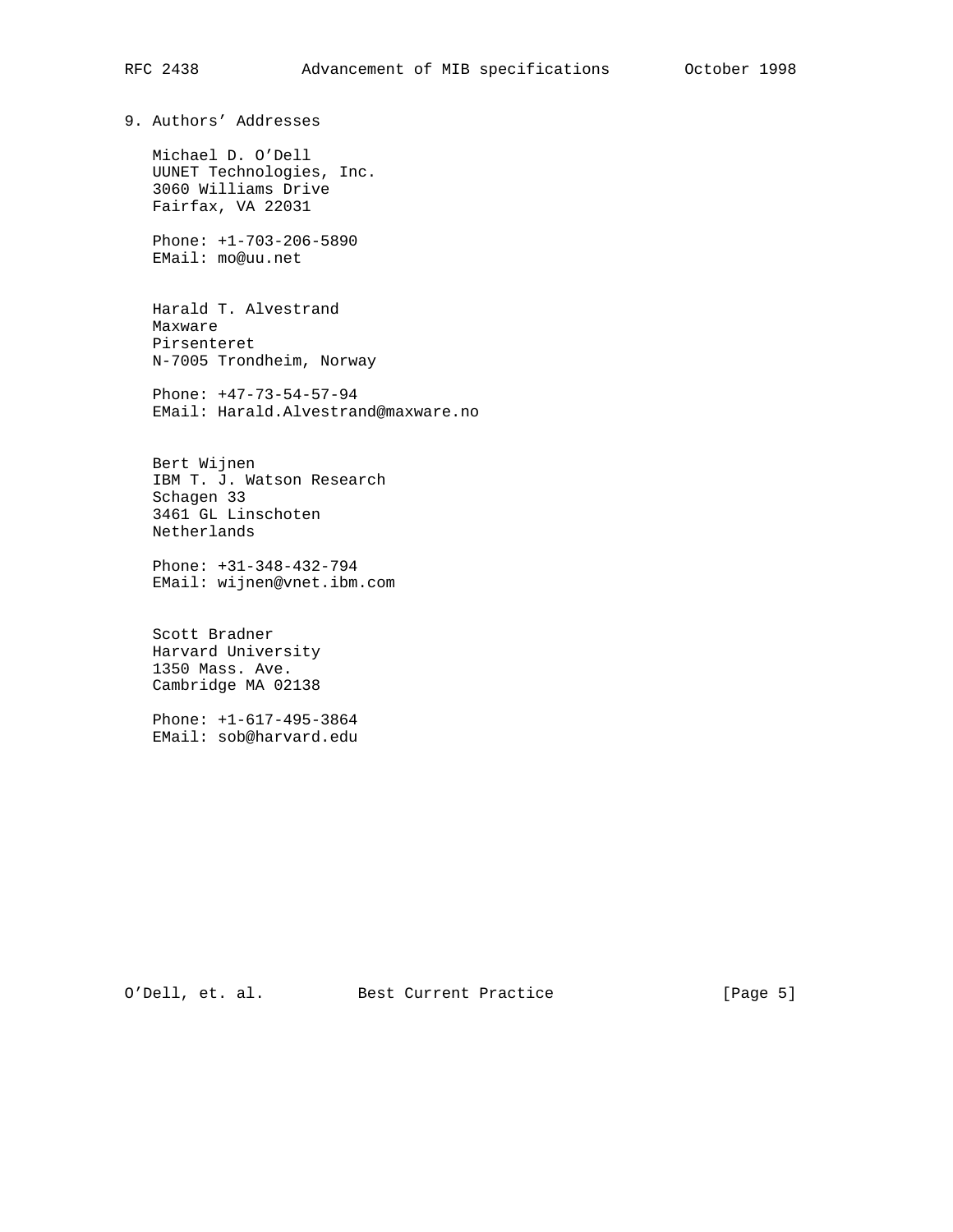## Appendix A

A. Some Testing Alternatives

 The IESG debated a number of interoperability and testing models in formulating this specification. The following list is not an exhaustive enumeration of the alternatives, but it does capture the major plausible models which were examined in the course of the discussion.

A.1 Basic Object Comparison

 Assume the requisite two genetically unrelated implementations of the MIB in an SNMP agent and an SNMP management station which can do a "MIB Dump" (extract the complete set of MIB object types and values from the agent implementation). Extract a MIB Dump from each implementation and compare the two dumps to verify that both provide the complete set of mandatory and optional objects and that the individual objects are of the correct types.

A.2 Stimulus/Response Testing

 Proceed as in A.1, but in addition, comprehensively exercise the two (network) elements containing the agent implementations to verify that all the MIB objects reflect plausible values in operational conditions. An even stricter interpretation would require that the MIB objects in the two network elements track identically given the identical stimulus. While this would test "read-only" or "monitoring" information obtained from the underlying instrumentation, it is important to observe that such instrumentation is actually an \*application\* which uses the MIB and is not part of the MIB itself.

A.3 Full Coverage Testing

 This model extends the notion of Stimulus/Response Testing to its logical extreme. The MIB is viewed as an API and the software engineering notion of full coverage testing is applied to a MIB. This involves exercising all paths through the causal semantics and verifying that all objects change state correctly in all cases. Again, note that much more than the MIB definition is being exercised and evaluated.

O'Dell, et. al. Best Current Practice [Page 6]